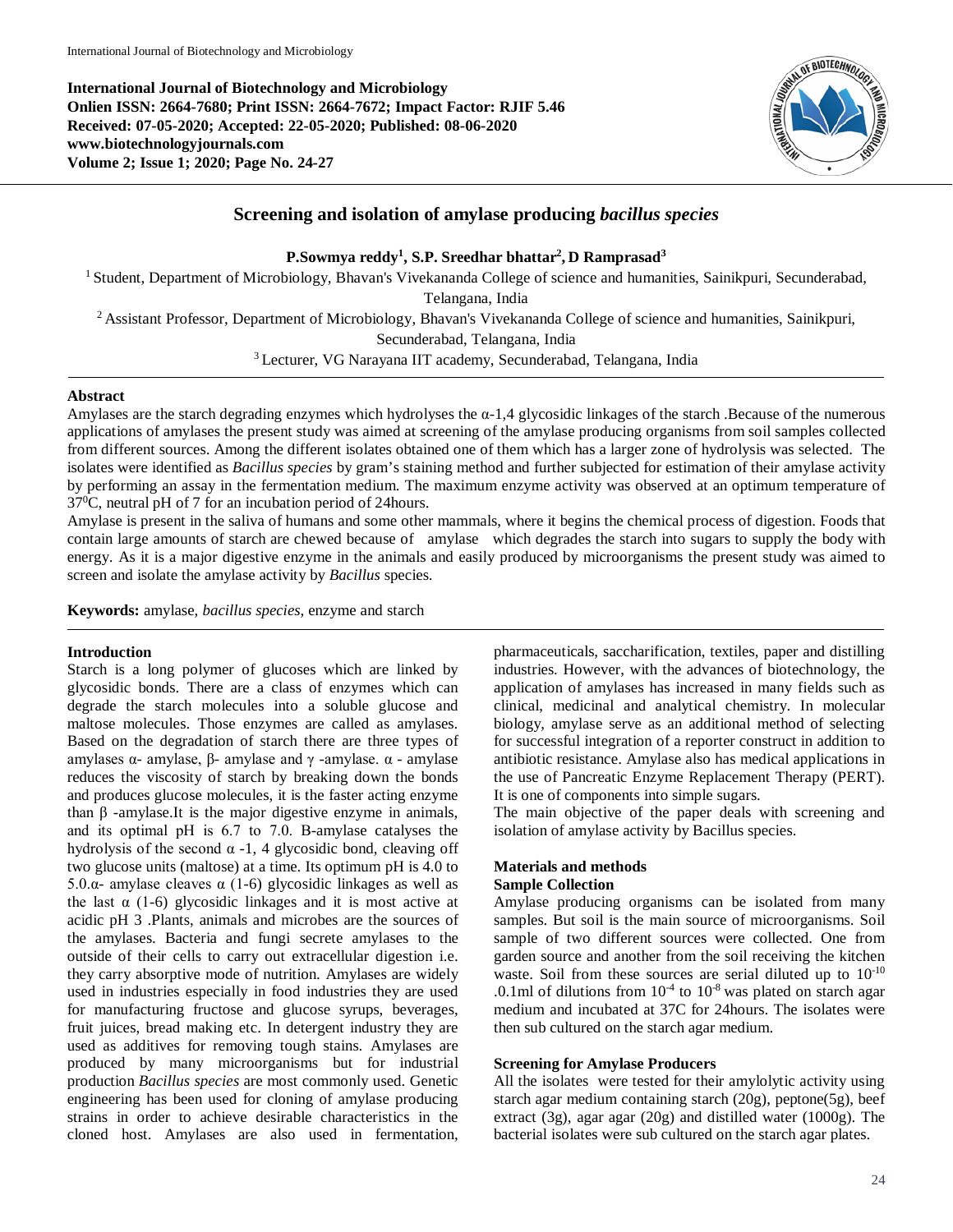After incubation of 24h the plates were flooded with iodine solution for 1min until the entire medium became colored in blue. Formation of clear zones around colonies in blue colored medium indicates the hydrolysis of starch. Thus the amylase producing organisms were screened. Among 8 isolates selected the zone of hydrolysis observed as 1.5cm, 2cm, 1.3cm, 1.5cm, 1.5cm, 1.3cm, 1.3cm and 1.5cm.

## **Quantitative Estimation of glucose by DNS method**

3, 5 dinitrosalicylate (DNS) reagent react with reducing sugars in alkaline condition to give orange red color having maximum absorption at 520nm. The concentration of sugars can be determined by preparing a standard graph using a reagent blank. Dispense the standard glucose solution in aliquots from 0.1 to 1 ml in clean labeled tubes. Make up the volume to 2 ml with distilled water and add 2 ml of DNS reagent and mix well. A blank is taken without glucose but only with DNS reagent and 2 ml water. Heat the tubes in boiling water for 10 min and cool. Make up the volume to 10ml with distilled water in each tube. Read the O.D in a colorimeter at 520nm against a blank. Plot a graph by taking concentration of glucose on x-axis and O.D on y- axis.

#### **Assay for Amylase Activity**

The amylase assay was based on the reduction in blue color intensity resulting from enzyme hydrolysis of starch. The reaction was conducted in the fermentative media consists of  $KH_2PO_4$  (0.5g),  $(NH_4)_2NO_2$  (0.5g),  $MgSo_4$  (0.25g),  $CuSo_4$ (0.06g), ZnSo4 (0.25g), sucrose (10 %), FeSo4 (1.3g) and distilled water (1000ml) at pH-5. Enzyme activity can be estimated by inoculating the loop full of culture into the fermentative media and incubate for 24h. Now the 1ml of overnight culture is taken in a sterile eppendorf tubes and centrifuged at 8000rpm for 15min. The supernatant was collected for further analysis. 0.1ml of supernatant was added to 0.9ml of 0.1M phosphate buffer of pH 7.5. To this 1ml of 1% starch and incubated at  $37^\circ$ c for 30min (this step was excluded for the control). To this 1ml of DNS was added and heated in boiling water bath for 15min. 7ml of water was added to this test solution to make up the volume for 10ml. This test was again diluted to 10 fold and absorbance was taken at 540nm.

#### **Result**

Of the two soil samples collected from different ecological environments were analysed producing amylase activity. The amylase producing bacteria was identified as *Bacillus species* by performing grams staining. Different types of microorganisms were obtained when observed under microscope (100X) like *Staphylococcus* .But *Bacillus species* was identified by observing its morphology (gram positive rods).



**Fig 1**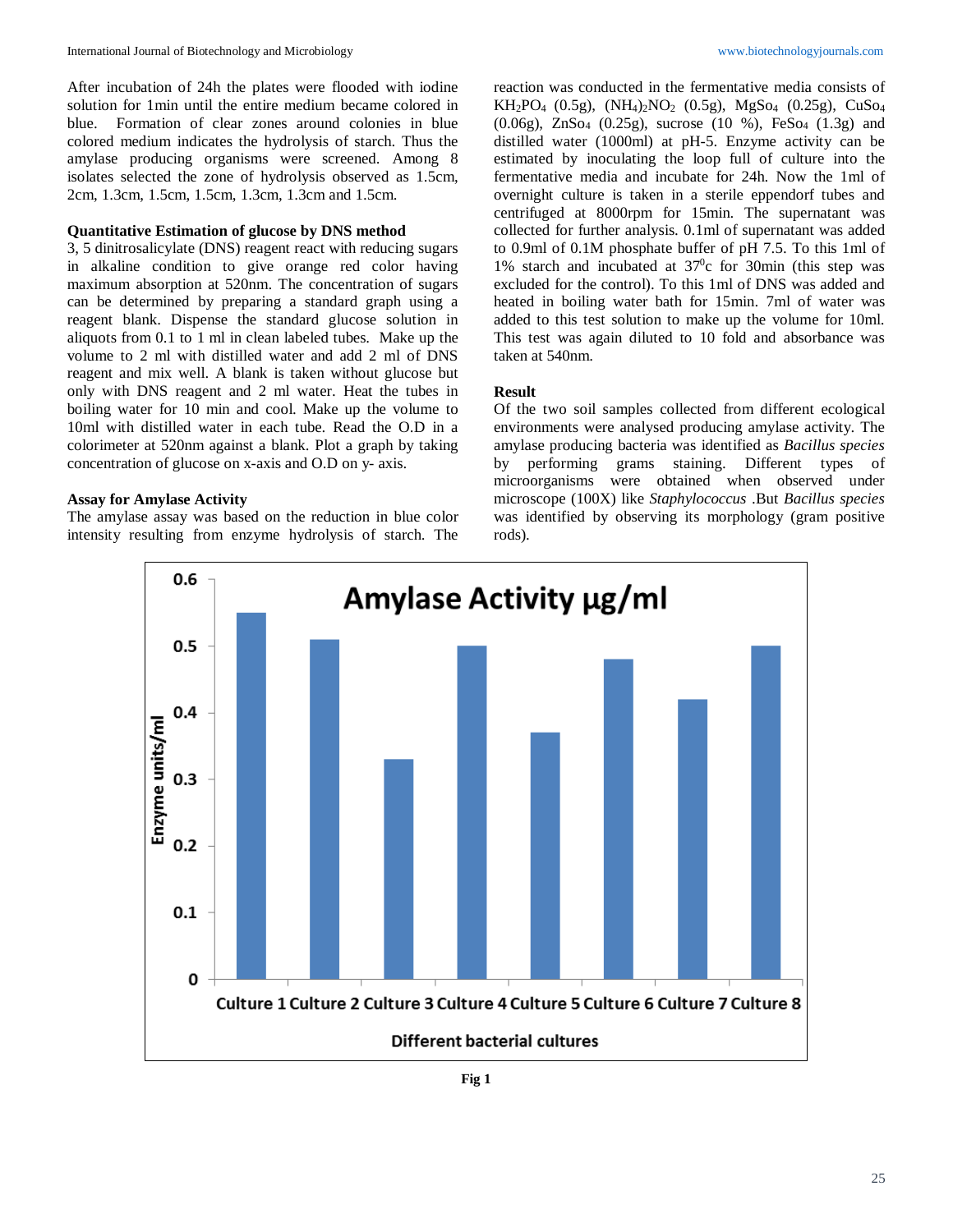

**Fig 2:** Starch Hydrolysis



**Fig 3:** Subculturing of Amylase Producing *Bacillus Species*